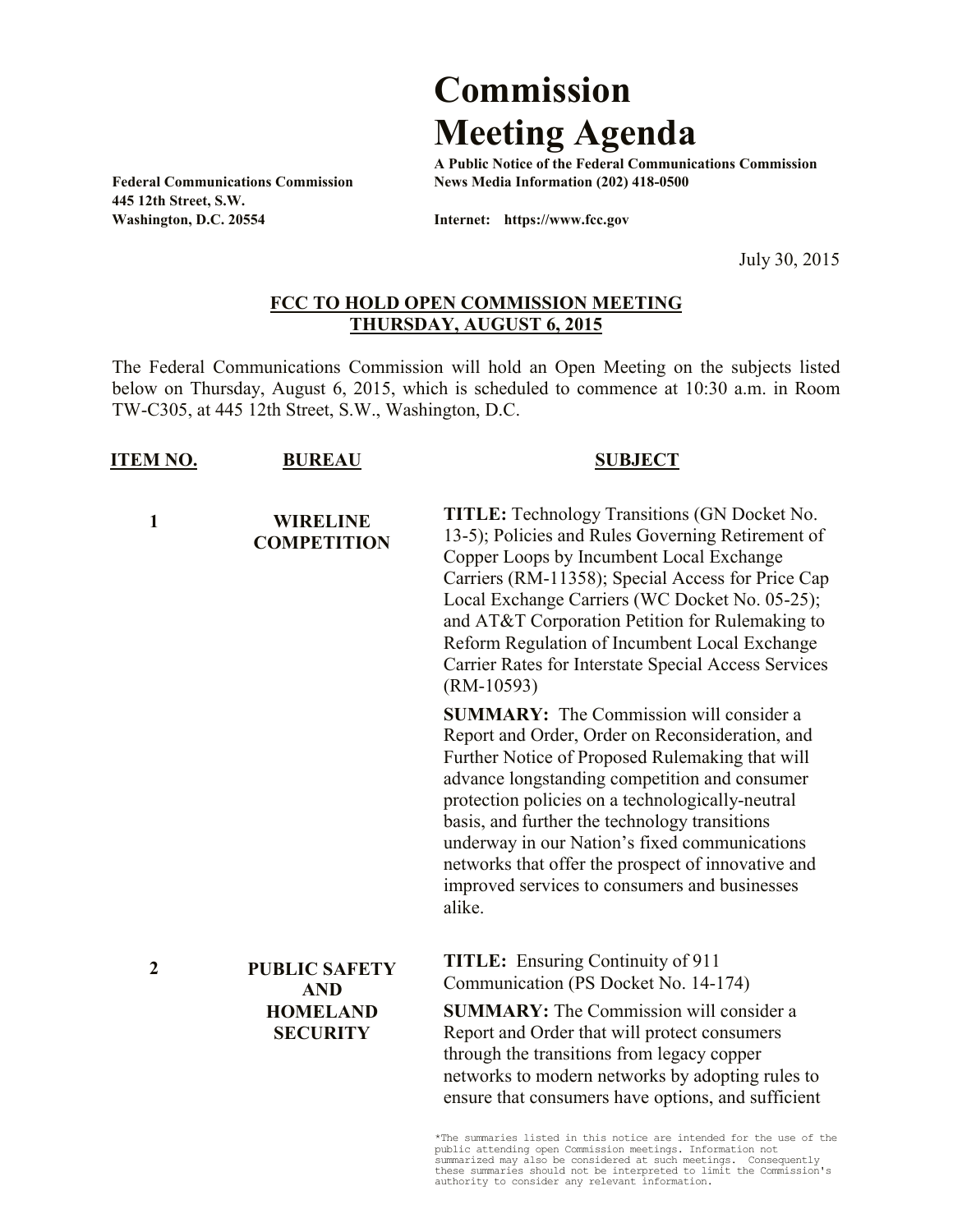information about those options, to maintain 911 communications at home during power outages.

**3 WIRELESS TELE-COMMUNICATIONS**

**TITLE:** Policies Regarding Mobile Spectrum Holdings (WT Docket No. 12-269); Expanding the Economic and Innovation Opportunities of Spectrum Through Incentive Auctions (GN Docket No. 12-268)

**SUMMARY:** The Commission will consider an Order on Reconsideration addressing petitions for reconsideration of certain aspects of the Mobile Spectrum Holdings Report and Order.

**4 INCENTIVE AUCTION TASK FORCE AND WIRELESS TELE-COMMUNICATIONS**

**TITLE:** Procedures for Competitive Bidding in Auction 1000. Including Initial Clearing Target Determination, Qualifying to Bid, and Bidding in Auctions 1001 (Reverse) and 1002 (Forward)

**SUMMARY:** The Commission will take the next step to commencing the incentive auction in the first quarter of 2016 by considering the Procedures Public Notice, which adopts a balanced set of auction procedures that will ensure an effective,

efficient, and timely auction. The Public Notice establishes and provides information on final procedures for setting the initial spectrum clearing target, qualifying to bid, and bidding in the reverse and forward auctions. **TITLE:** Amendment of Part 15 of the

Commission's Rules for Unlicensed Operations in the Television Bands, Repurposed 600 MHz Band, 600 MHz Guard Bands and Duplex Gap, and Channel 37 (ET Docket No. 14-165); Amendment of Part 74 of the Commission's Rules for Low Power Auxiliary Stations in the Repurposed 600 MHz Band and 600 MHz Duplex Gap; and Expanding the Economic and Innovation Opportunities of Spectrum Through Incentive Auctions (GN Docket No. 12-268)

**SUMMARY:** The Commission will consider a Report and Order that adopts technical and operational rules for unlicensed services, including wireless microphone operations, in the broadcast television bands and in the post-incentive auction 600 MHz band. The rules are intended to

## **5 OFFICE OF ENGINEERING AND TECHNOLOGY**

2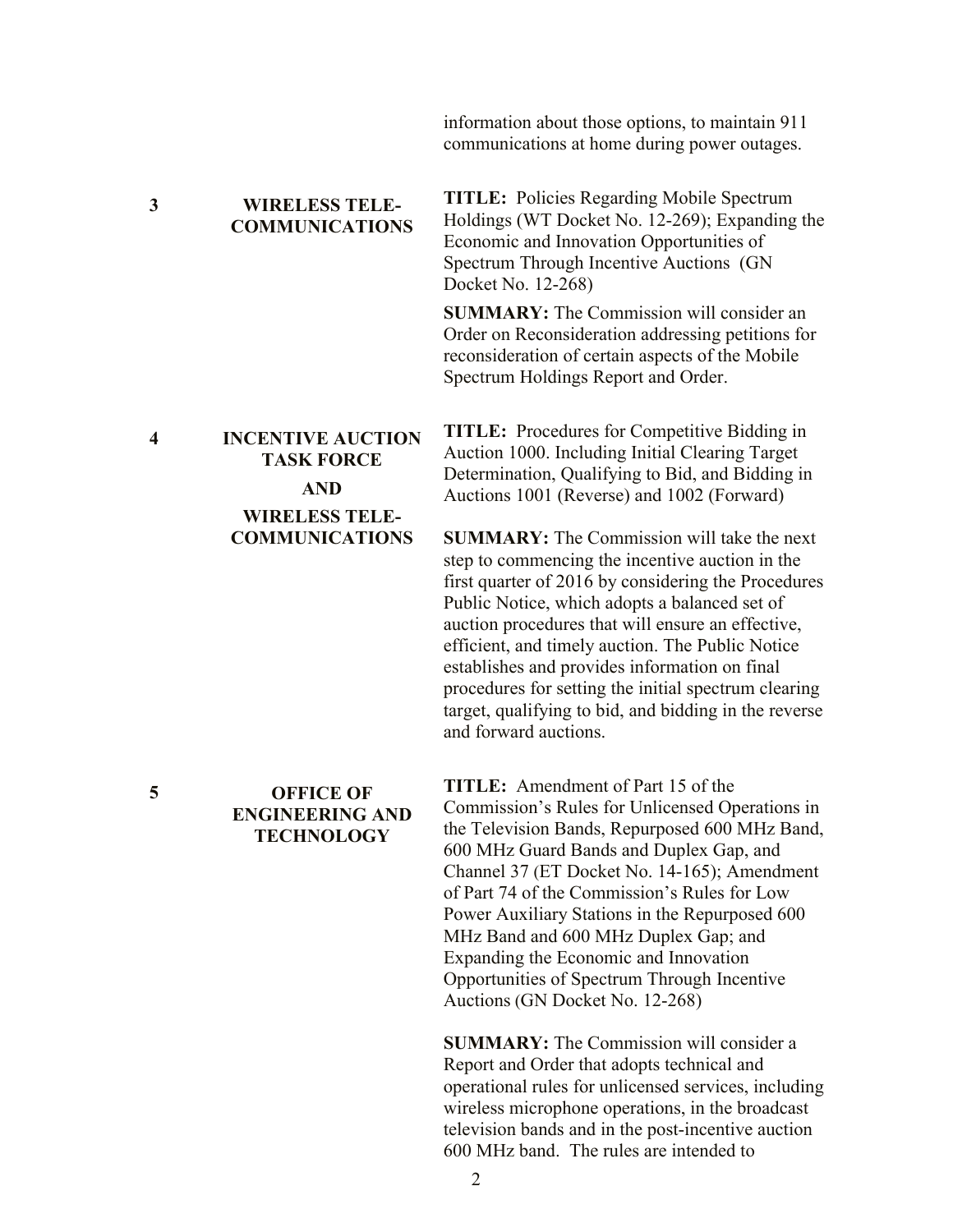maximize unlicensed access to spectrum while ensuring that licensed services are protected from harmful interference.

**TITLE:** Promoting Spectrum Access for Wireless Microphone Operations (GN Docket No. 14-166) and Expanding the Economic and Innovation Opportunities of Spectrum Through Incentive Auctions (GN Docket No. 12-268)

**SUMMARY:** The Commission will consider a Report and Order that adopts a plan to accommodate the long-term needs of wireless microphone users by providing new opportunities for their use in the broadcast television bands and in several other frequency bands.

**TITLE:** Inquiry Concerning the Deployment of Advanced Telecommunications Capability to All Americans in a Reasonable and Timely Fashion, and Possible Steps to Accelerate Such Deployment Pursuant to Section 706 of the Telecommunications Act of 1996, as Amended by the Broadband Data Improvement Act

**SUMMARY:** The Commission will consider an Eleventh Notice of Inquiry on whether advanced telecommunications capability is being deployed and is available to all Americans, including, in particular, elementary and secondary schools and classrooms, in a reasonable and timely fashion.

The meeting site is fully accessible to people using wheelchairs or other mobility aids. Sign language interpreters, open captioning, and assistive listening devices will be provided on site. Other reasonable accommodations for people with disabilities are available upon request. In your request, include a description of the accommodation you will need and a way we can contact you if we need more information. Last minute requests will be accepted, but may be impossible to fill. Send an e-mail to:  $fcc504@$  fcc.gov or call the Consumer & Governmental Affairs Bureau at 202-418-0530 (voice), 202-418-0432 (TTY).

Additional information concerning this meeting may be obtained from Will Wiquist, Office of Media Relations, (202) 418-0500; TTY 1-888-835-5322. Audio/Video coverage of the meeting will be broadcast live with open captioning over the Internet from the FCC Live web page at www.fcc.gov/live.

## **7 WIRELINE COMPETITION**

**ENGINEERING AND TECHNOLOGY AND WIRELESS TELE-COMMUNICATIONS**

**6 OFFICE OF**